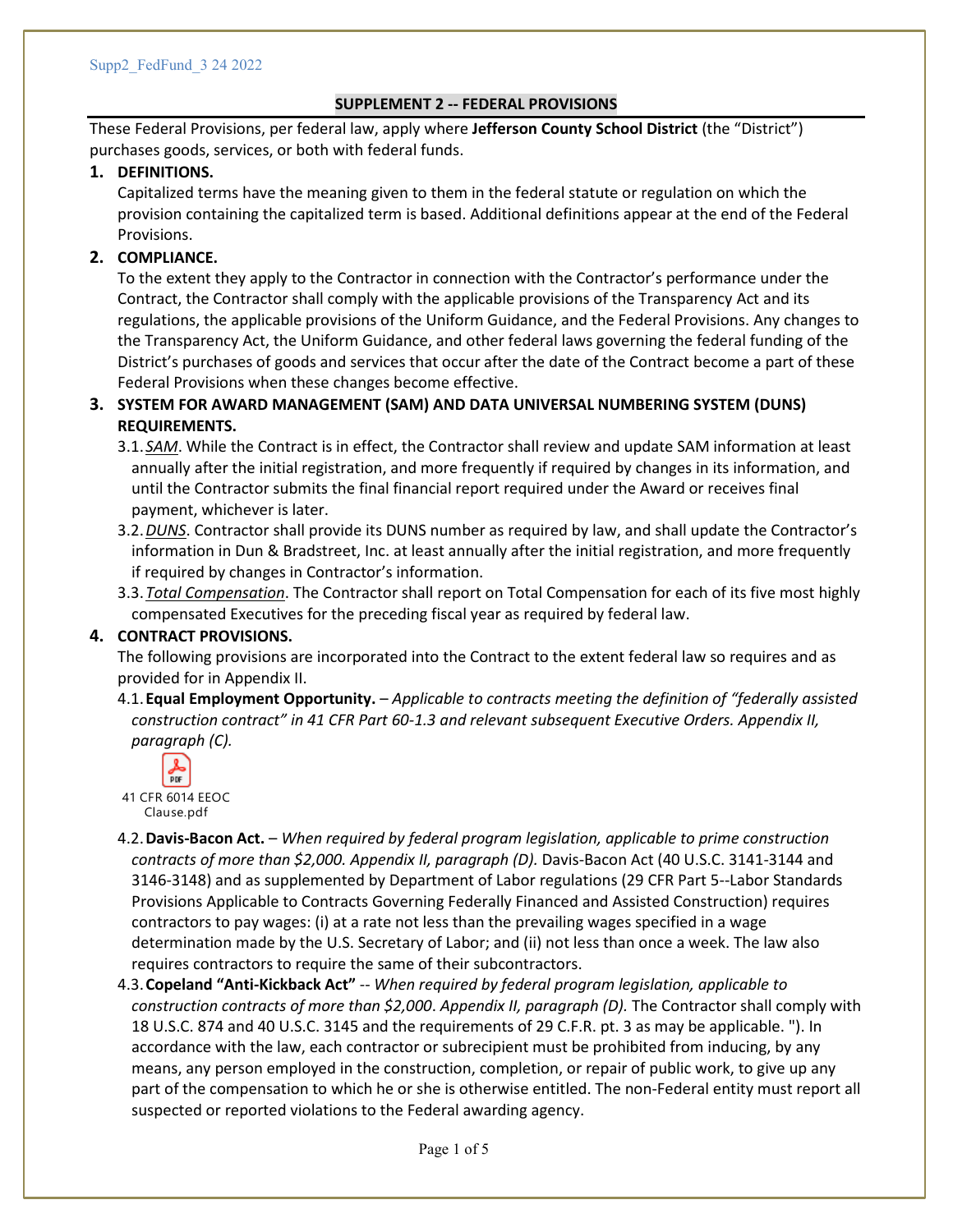#### Supp2\_FedFund\_3 24 2022

- 4.4.**Contract Work Hours and Safety Standards Act** (40 U.S.C. 3701-3708) *Applicable to contracts in excess of \$100,000 that involve the employment of mechanics or laborers*. *Appendix II, paragraph (E).*  The Contractor shall comply with 40 U.S.C. 3702 and 3704, as supplemented by U.S. Department of Labor regulations (29 C.F.R. Part 5. In accordance with the law, contractors are required to compute the wages of every mechanic and laborer on the basis of a standard work week of 40 hours. Work in excess of the standard work week is permissible provided that the worker is compensated at a rate of not less than one and a half times the basic rate of pay for all hours worked in excess of 40 hours in the work week. The requirements of 40 U.S.C. 3704 are applicable to construction work and provide that no laborer or mechanic must be required to work in surroundings or under working conditions which are unsanitary, hazardous, or dangerous. These requirements do not apply to the purchases of supplies or materials or articles ordinarily available on the open market, or contracts for transportation or transmission of intelligence
- 4.5.**Rights to Inventions Made Under a Contract or Agreement. --***Applicable where the federal award funding the contract meets the definition of "funding agreement" under 37 CFR §401.2(a). Appendix II, paragraph (F)* Where the Contractor wishes to enter into a contract with a small business firm or nonprofit organization regarding the substitution of parties, assignment or performance of experimental, developmental, or research work under that "funding agreement," the Contractor and its subcontractors must comply with the requirements of 37 CFR Part 401, "Rights to Inventions Made by Nonprofit Organizations and Small Business Firms Under Government Grants, Contracts and Cooperative Agreements," and any implementing regulations issued by the awarding agency.
- 4.6.**Clean Air Act** (42 U.S.C. 7401-7671(q)) and **Federal Water Pollution Control Act** (33 U.S.C. 1251-1387)**. –** *Applies to contracts and subgrants in excess of \$150,000. Appendix II, paragraph (G).* The Contractor complies with all applicable standards, orders, or regulations issued pursuant to the Clean Air Act and the Federal Water Pollution Control Act as amended. Violations must be reported to the Federal Awarding Agency and the Regional Office of the Environmental Protection Agency (EPA).
- 4.7.**Debarment and Suspension** (Executive Orders 12549 and 12689**).** *Appendix II, paragraph (H)*. A contract award (see 2 CFR 180.220) must not be made to parties listed on the government wide exclusions in the System for Award Management (SAM), in accordance with the OMB guidelines at 2 CFR 180 that implement Executive Orders 12549 (3 CFR part 1986 Comp., p. 189) and 12689 (3 CFR part 1989 Comp., p. 235), "Debarment and Suspension." SAM Exclusions contains the names of parties debarred, suspended, or otherwise excluded by agencies, as well as parties declared ineligible under statutory or regulatory authority other than Executive Order 12549.
- 4.8.**Byrd Anti-Lobbying Amendment (31 U.S.C. 1352).** *Applicable to contractors who apply or bid for an award of \$100,000 or more. Appendix II, paragraph (I).* Contractors that apply or bid for an award exceeding \$100,000 must file the required certification. Each tier certifies to the tier above that it will not and has not used Federal appropriated funds to pay any person or organization for influencing or attempting to influence an officer or employee of any agency, a member of Congress, officer or employee of Congress, or an employee of a member of Congress in connection with obtaining any Federal contract, grant or any other award covered by 31 U.S.C. 1352. Each tier must also disclose any lobbying with non-federal funds that takes place in connection with obtaining any Federal award. Such disclosures are forwarded from tier to tier up to the non-federal award.
- 4.9.**Procurement of Recovered Materials and Solid Waste Disposal Act**. -- *Applicable where the purchase price of an item exceeds \$10,000 or the value of the quantity acquired during the preceding fiscal year exceeded \$10,000*. *Appendix II, paragraph (J).* §6002 of the Solid Waste Disposal Act, as amended by the Resource Conservation and Recovery Act. The requirements of Section 6002 include procuring only items designated in guidelines of the Environmental Protection Agency (EPA) at 40 CFR part 247 that contain the highest percentage of recovered materials practicable, consistent with maintaining a satisfactory level of competition, where the purchase price of the item exceeds \$10,000 or the value of the quantity acquired during the preceding fiscal year exceeded \$10,000; procuring solid waste management services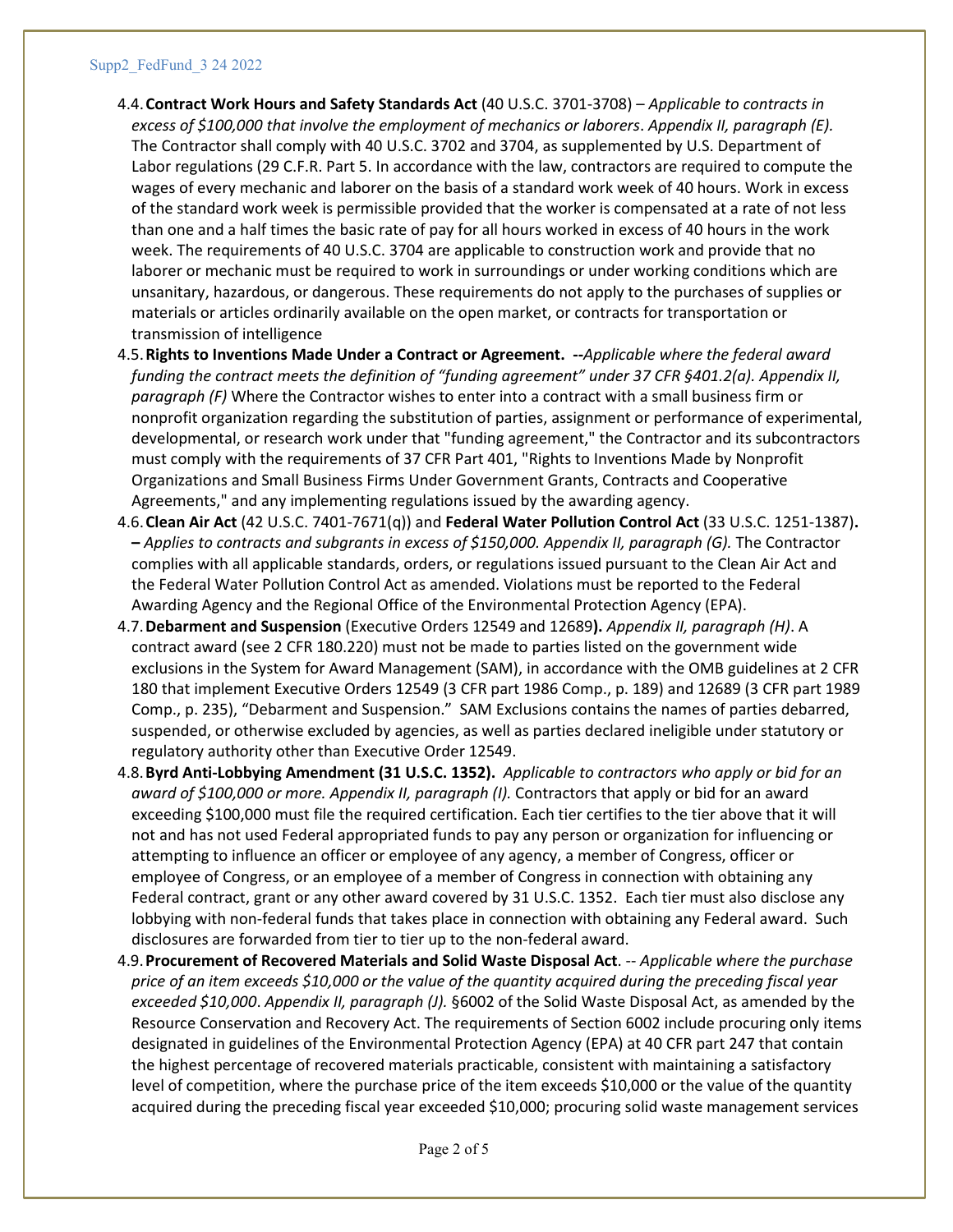in a manner that maximizes energy and resource recovery; and establishing an affirmative procurement program for procurement of recovered materials identified in the EPA guidelines.

- 4.10. **Prohibition on Certain Telecommunications and Video Surveillance Services or Equipment** (2 CFR 200.216). *Appendix II, paragraph (K).* Federal loan or grant funds shall not be obligated or expended to:
	- 4.10.1. Procure or obtain;
	- 4.10.2. Extend or renew a contract to procure or obtain; or
	- 4.10.3. Enter into a contract (or extend or renew a contract) to procure or obtain equipment, services, or systems that uses covered telecommunications equipment or services as a substantial or essential component of any system, or as critical technology as part of any system. As described in Public Law 115-232, section 889, covered telecommunications equipment is telecommunications equipment produced by Huawei Technologies Company or ZTE Corporation (or any subsidiary or affiliate of such entities).
	- 4.10.4. For the purpose of public safety, security of government facilities, physical security surveillance of critical infrastructure, and other national security purposes, video surveillance and telecommunications equipment produced by Hytera Communications Corporation, Hangzhou Hikvision Digital Technology Company, or Dahua Technology Company (or any subsidiary or affiliate of such entities.
	- 4.10.5. Telecommunications or video surveillance services provided by such entities or using such equipment.
	- 4.10.6. Telecommunications or video surveillance equipment or services produced or provided by an entity that the Secretary of Defense, in consultation with the Director of the National Intelligence or the Director of the Federal Bureau of Investigation, reasonably believes to be an entity owned or controlled by, or otherwise connected to, the government of a covered foreign country.
- 4.11. **Domestic Preferences for Procurement.** (2 CFR 200.322)**.** *Appendix II, paragraph (L).* As appropriate and to the extent consistent with law, the Contractor should, to the greatest extent practicable under a Federal award, provide a preference for the purchase, acquisition, or use of goods, products, or materials produced in the United States (including but not limited to iron, aluminum, steel, cement, and other manufactured products).
- 4.12. **Energy Efficiency.** (Pub. L 94-163, 89 Stat. 871)**.** The Contractor shall comply with all mandatory standards and policies relating to energy efficiency that are contained in the state energy conservation plan issued in compliance with the Energy Policy and Conservation Act.
- 4.13. **Access to Records**. **–** *Applies to all negotiated contracts except those for less than the small purchase threshold.* The Contractor shall permit the District, auditors, and the federal government to have access to its records and financial statements as necessary for the District to meet the requirements of §200.331 (Requirements for pass-through entities), §§200.300 (Statutory and national policy requirements) through 200.309 (Period of performance), and Subpart F-Audit Requirements of the Uniform Guidance. 2 CFR §200.331(a)(5).
- 4.14. **Never Contract with the Enemy** (2 CFR 200.215; 2 CFR Part 183). –*Applies to Contracts that are expected to exceed \$50,000; are performed outside the United States and its territories, and are in support of a contingency operation in which members of the Armed Forces are actively engaged in hostilities.* The Contractor shall comply with the regulations in 2 CFR Part 183.
- 4.15. **Health Insurance Portability & Accountability Act of 1996 (HIPAA") –** *Applicable to medical information. P*ursuant to federal law and regulations governing the privacy of certain health information, the Contractor, to the extent applicable, shall comply with the Health Insurance Portability and Accountability Act of 1996, 42 U.S.C. 1320d-1320d-8 and its implementing regulations promulgated by the U.S. Department of Health and Human Services, 45 C.F.R. Parts 160 and 164 (the "Privacy Rule") and other applicable laws, as amended.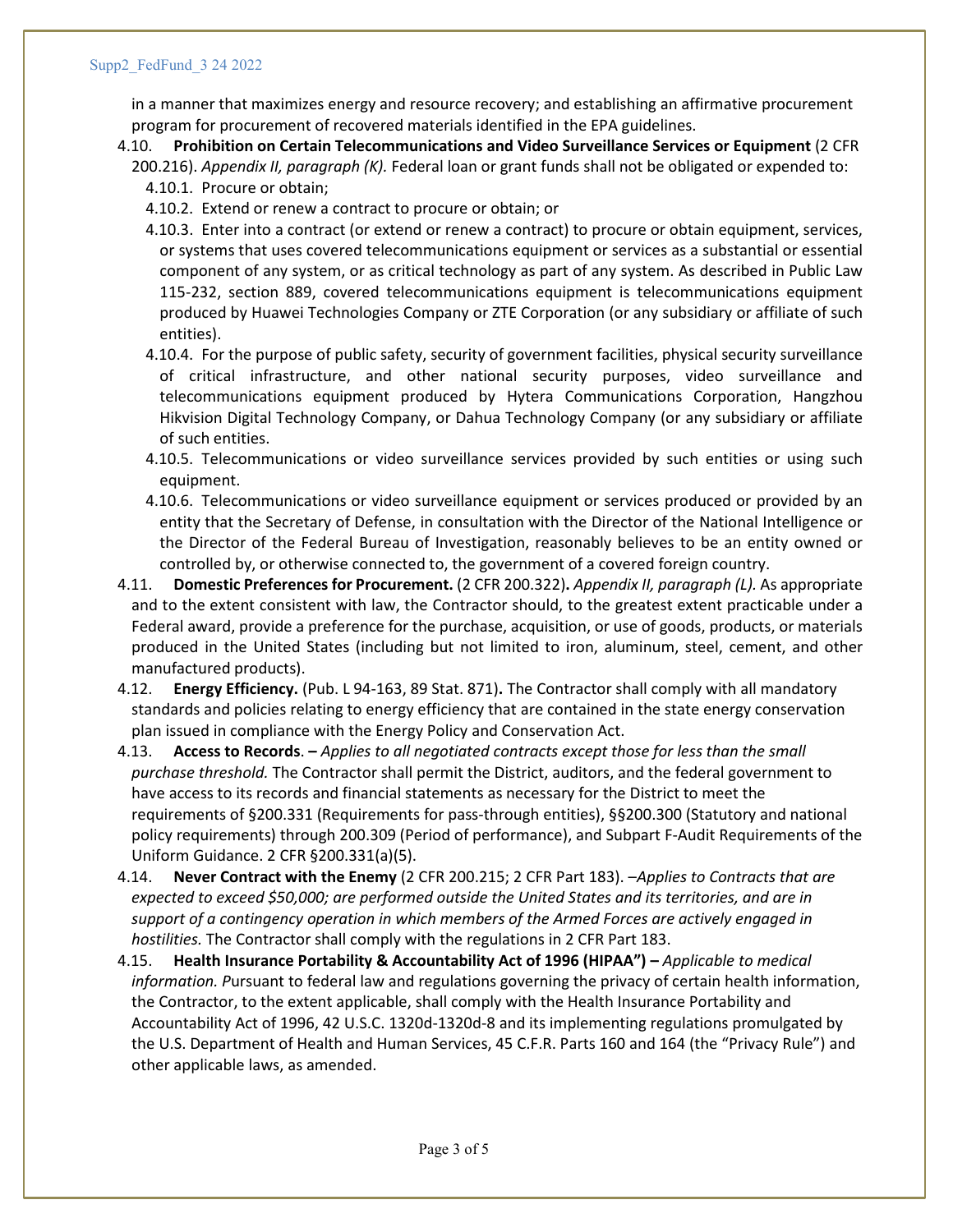#### Supp2\_FedFund\_3 24 2022

- 4.16. **Cost-Reimbursement in Food Contracts. (**7 CFR §210.21). **--** *Applicable to food service costreimbursable contracts subject to contracts.* The provisions concerning cost reimbursements set forth in 7 CFR §210.21 (f) are hereby incorporated herein.
- 4.17. **Federal Emergency Management Agency (FEMA) Provisions. --** If the Contract is funded, wholly or in part, with money from or otherwise governed by or subject to FEMA, the following provisions also apply:
	- 4.17.1. The cost of any change, modification, change order, or constructive change shall be allowable, allocable, within the scope of the Contract, and reasonable for the completion of the project scope.
	- 4.17.2. The Contactor shall not use the Department of Homeland Security or FEMA logos, crests, or reproductions of flags or likenesses without specific FEMA pre-approval.
	- 4.17.3. The Contractor acknowledges that FEMA financial assistance will be used to fund all or a portion of the Contract. The Contractor will comply with all applicable Federal law, regulations, executive orders, FEMA policies, procedures and Directives.
	- 4.17.4. The Federal Government is not a party to this Contract and is not subject to any obligations or liabilities to the non-federal entity, contractor, or any other person pertaining to any matter resulting from the Contract.
	- 4.17.5. The Contractor acknowledges that 31 U.S.C. Chap. 38 (Administrative Remedies for False Claims and Statements) applies to the Contractor's actions pertaining to this Contract.

### 4.18. **Compliance with other Federal and State Laws.**

The Contractor, while performing under the Contract, shall comply with, and require its Subcontractors to comply with, the following:

- 4.18.1 Age Discrimination Act of 1975, as amended 42 U.S.C. 6101, et seq.
- 4.18.2 Age Discrimination in Employment Act of 1967 29 U.S.C., 621-634.
- 4.18.3 Americans with Disabilities Act of 1990 (ADA) 42 U.S.C. 12101, et seq.
- 4.18.4 Equal Pay Act of 1963 29 U.S.C. 206(d).
- 4.18.5 Federal Water Pollution Control Act, as amended 33 U.S.C. 1251, et seq.
- 4.18.6 Immigration Reform and Control Act of 1986 8 U.S.C. 1324b.
- 4.18.7 Section 504 of the Rehabilitation Act of 1973 as amended 29 U.S.C. 794.
- 4.18.8 Title VI of the Civil Rights Act of 1964, as amended 42 U.S.C. 2000d, et seq.
- 4.18.9 Title VII of the Civil Rights Act of 1964 42 U.S.C. 2000e.
- 4.18.10 Title IX of the Education Amendments of 1972 as amended 20 U.S.C. 1681.
- 4.18.11 State Laws and Regulations of the Civil Rights Division Section 24-34-301, CRS, *et seq*.

4.19. **Personal Identifiable Information**. The Contractor shall protect the confidentiality of all records and other materials containing personally identifying information that Contractor collects or maintains in accordance with the Contract. Except as provided by law, the Contractor shall not disclose any information about any individual in the Contractor's possession in a form including identifying information without the prior written consent of the individual, or, if the individual is a minor, the individual minor's parent, or guardian. The Contractor shall have written policies governing this requirement.

4.20. **No Conflicts of Interest**. 2 CFR 200.318 (c)(1). The Contractor must maintain written standards of conduct covering conflicts of interest and governing the actions of its employees engaged in the selection, award and administration of contracts. No Contractor employee, officer, or agent may participate in the selection, award, or administration of a contract supported by a Federal award if he or she has a real or apparent conflict of interest. Such a conflict of interest would arise when the employee, officer, or agent, any member of his or her immediate family, his or her partner, or an organization which employs or is about to employ any of the parties indicated herein, has a financial or other interest in or a tangible personal benefit from a firm considered for a contract. The officers, employees, and agents of the Contractor may neither solicit nor accept gratuities, favors, or anything of monetary value